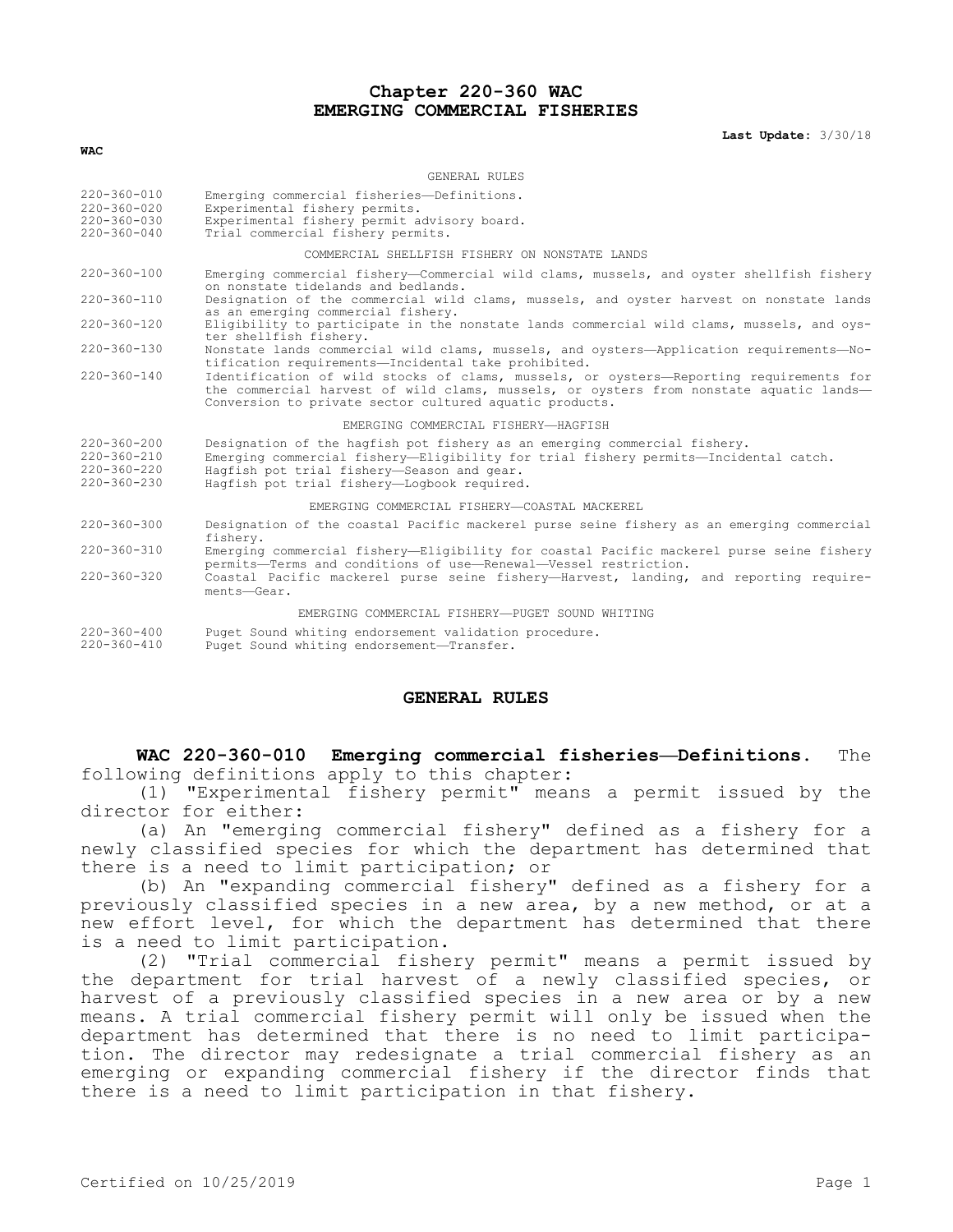[Statutory Authority: RCW 77.04.012, 77.04.013, 77.04.020, 77.04.055, and 77.12.047. WSR 17-05-112 (Order 17-04), recodified as § 220-360-010, filed 2/15/17, effective 3/18/17. Statutory Authority: RCW 75.08.080. WSR 92-19-012 (Order 92-89), § 220-88-010, filed 9/3/92, effective 10/4/92.]

**WAC 220-360-020 Experimental fishery permits.** (1) The director will issue experimental fishery permits after the date the rules take effect designating a fishery as either an emerging commercial fishery or an expanding commercial fishery and establishing the number and qualifications of permit holders.

(2) Only persons meeting the following requirements may hold an experimental fishery permit:

(a) The person must hold a commercial fishing license under chapter 77.65 RCW for the gear that will be used with the experimental fishery permit, or the person must own a vessel that holds such a commercial fishing license. An experimental fishery permit is supplemental to a commercial fishing license, and may not be used unless the fisher or the fisher's vessel is currently licensed.

(b) No person ineligible to hold a commercial fishing license will be issued an experimental fishery permit. The person must meet the qualifications established for the experimental fishery permit that the person seeks.

(c) In the event an emerging or expanding commercial fishery arises from a trial commercial fishery, the director shall consider whether a fisher making application for an experimental fishery permit had previously held a trial commercial fishery permit for that fishery.

(3) An experimental fishery permit will not be issued for any species for which a license, endorsement, or validation limitation has been established pursuant to chapter 77.70 RCW, or for any fishery under the jurisdiction of the secretary of commerce.

(4) The director may at any time close an emerging or expanding commercial fishery for conservation reasons.

[Statutory Authority: RCW 77.04.012, 77.04.013, 77.04.020, 77.04.055, and 77.12.047. WSR 17-05-112 (Order 17-04), recodified as § 220-360-020, filed 2/15/17, effective 3/18/17. Statutory Authority: RCW 34.05.353 (1)(b), (c), and (d), 77.12.047, 77.50.050, and chapters 77.65 and 77.70 RCW. WSR 12-09-046 (Order 12-61), § 220-88-020, filed 4/13/12, effective 5/14/12. Statutory Authority: RCW 75.08.080. WSR 92-19-012 (Order 92-89), § 220-88-020, filed 9/3/92, effective 10/4/92.]

**WAC 220-360-030 Experimental fishery permit advisory board.** The five-person advisory board that will review and make recommendations regarding number and qualifications of persons who will receive experimental fishery permits shall have knowledge of the commercial fishing industry.

[Statutory Authority: RCW 77.04.012, 77.04.013, 77.04.020, 77.04.055, and 77.12.047. WSR 17-05-112 (Order 17-04), recodified as § 220-360-030, filed 2/15/17, effective 3/18/17. Statutory Authority: RCW 75.08.080. WSR 93-15-051, § 220-88-030, filed 7/14/93, effective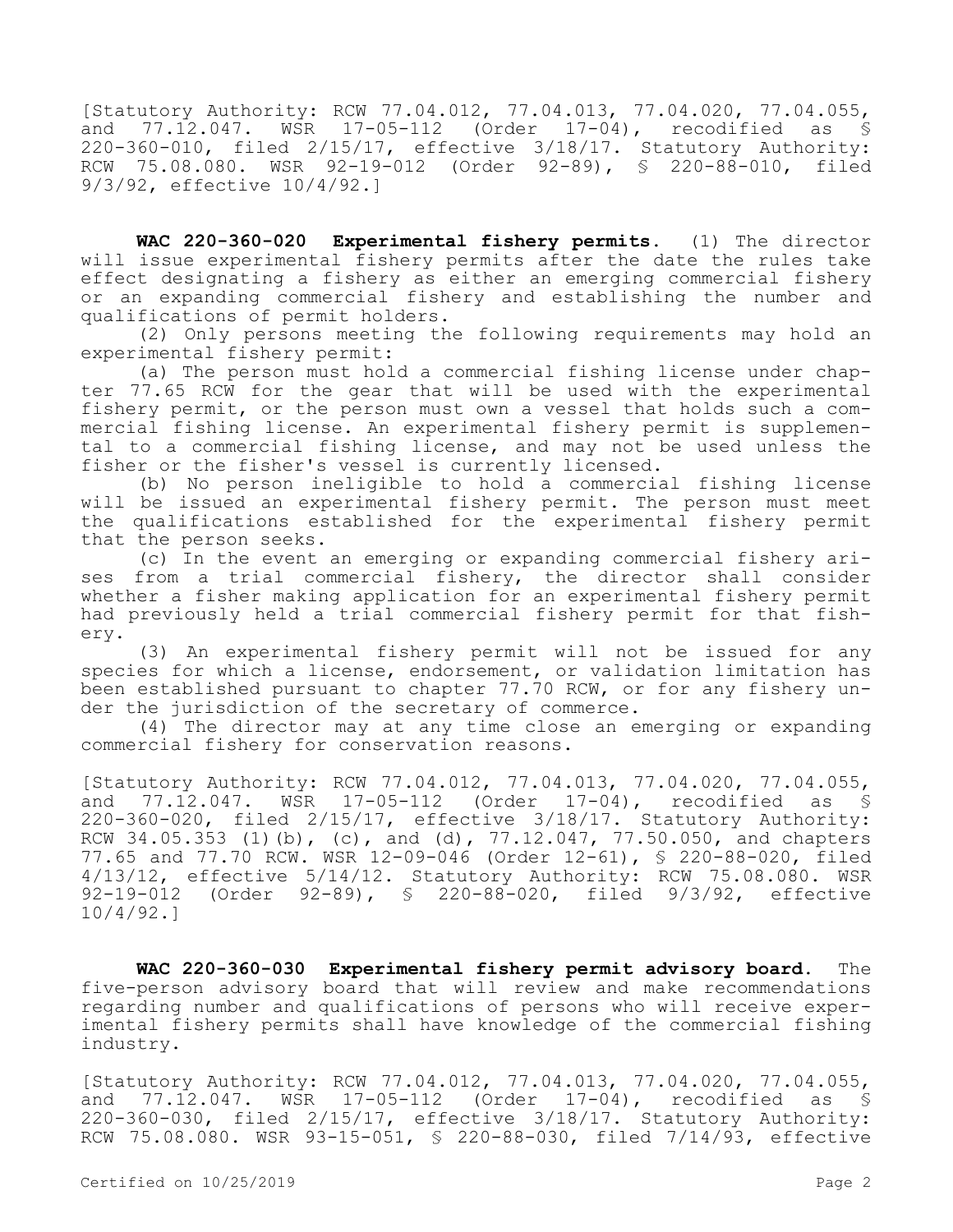8/14/93; WSR 92-19-012 (Order 92-89), § 220-88-030, filed 9/3/92, effective 10/4/92.]

**WAC 220-360-040 Trial commercial fishery permits.** (1) Applications for trial commercial fishery permits must specify the species, fishing area, and fishing method to be used.

(2) The department will respond to any request for a trial commercial fishery permit within sixty days of receiving the application.

(3) Only persons who hold a commercial fishing license under chapter 77.65 RCW for the gear that will be used with the trial commercial fishery permit, or persons who own a vessel that holds such a commercial fishing license, are eligible to hold a trial commercial fishery permit. A trial commercial fishery permit is supplemental to a commercial fishing license, and may not be used unless the fisher or the fisher's vessel is currently licensed.

(4) The director will issue a trial commercial fishery permit for a newly classified species only after the director has by rule classified the species as a food fish or shellfish in chapter 220-300 WAC. If emergency classification is required, the director will issue the trial commercial fishery permit only for the period of emergency classification, and will not renew the permit unless the department has received a request for permanent classification at least two weeks before the end of the permit period.

(5) The director may redesignate a trial commercial fishery as an emerging or expanding commercial fishery if the director finds that there is a need to limit participation. A trial commercial fishery permit for that fishery does not guarantee future eligibility for an experimental fishery permit.

(6) The director may at any time close a trial commercial fishery for conservation reasons.

[Statutory Authority: RCW 77.04.012, 77.04.013, 77.04.020, 77.04.055, and 77.12.047. WSR 17-05-112 (Order 17-04), amended and recodified as § 220-360-040, filed 2/15/17, effective 3/18/17. Statutory Authority: RCW 34.05.353 (1)(b), (c), and (d), 77.12.047, 77.50.050, and chapters 77.65 and 77.70 RCW. WSR 12-09-046 (Order 12-61), § 220-88-040, filed 4/13/12, effective 5/14/12. Statutory Authority: RCW 75.08.080. WSR 92-19-012 (Order 92-89), § 220-88-040, filed 9/3/92, effective 10/4/92.]

## **COMMERCIAL SHELLFISH FISHERY ON NONSTATE LANDS**

**WAC 220-360-100 Emerging commercial fishery—Commercial wild clams, mussels, and oyster shellfish fishery on nonstate tidelands and bedlands.** The purpose of this chapter is to license and provide catch reporting requirements for the commercial harvest of wild clams, mussels, and oysters on nonstate lands in an emerging commercial fishery. For purposes of this chapter, "wild" or "wild stocks of" clams, mussels, and oysters means shellfish identified in WAC 220-360-140. That rule distinguishes between the harvest of wild shellfish stocks subject to this chapter and private sector cultured aquatic products not subject to this chapter. These terms, and all provisions of this chapter pertaining to "wild" or "wild stocks of" clams, mussels, and oys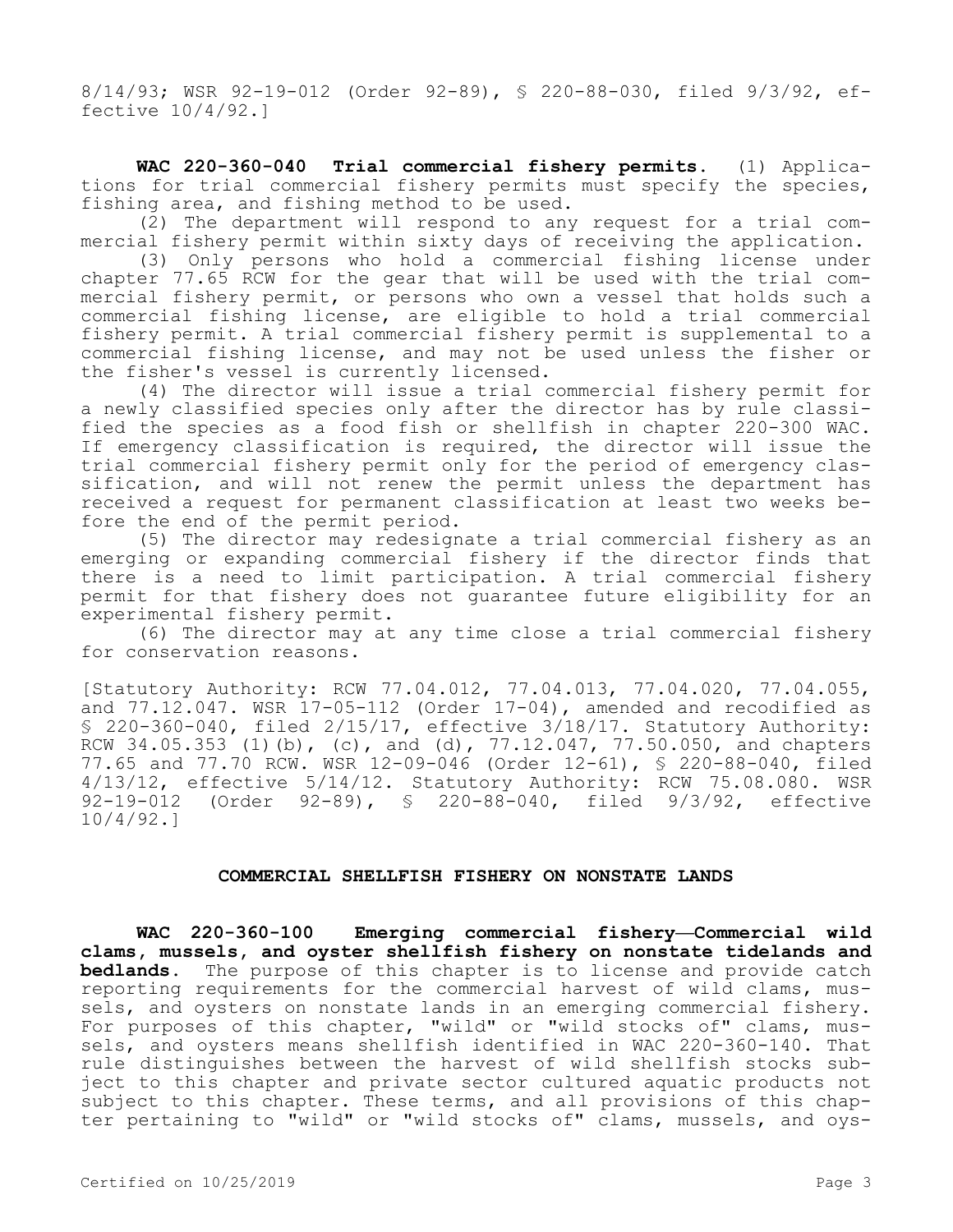ters, or to "private sector cultured aquatic product," are for state resource management, catch reporting, and enforcement purposes only. They are neither intended to be, nor should be characterized as, any determination or evidence of whether "wild" or "wild stocks of" clams, mussels, and oysters (or any portion thereof) are naturally occurring, are subject to treaty sharing, or are part of natural or artificial shellfish beds as those concepts and terms are used and defined in *United States v. Washington,* 157 F.3d 630 (9th Cir. 1998), the Shellfish Implementation Plan of *United States v. Washington,* C70-9213, Subproceeding 89-3 (W.D. Wash, rev. April 8, 2002), and other applicable court orders relating to shellfish.

[Statutory Authority: RCW 77.04.012, 77.04.013, 77.04.020, 77.04.055, and  $77.12.047$ . WSR  $17-05-112$  (Order  $17-04$ ), amended and recodified as § 220-360-100, filed  $2/15/17$ , effective  $3/18/17$ . Statutory Authority: RCW 77.12.047. WSR 06-04-015 (Order 06-08), § 220-88D-010, filed 1/22/06, effective 2/22/06.]

**WAC 220-360-110 Designation of the commercial wild clams, mussels, and oyster harvest on nonstate lands as an emerging commercial fishery.** The director designates the commercial harvest of wild clams, mussels, and oysters from nonstate tidelands and bedlands as an emerging commercial fishery for which use of a vessel is not required.

[Statutory Authority: RCW 77.04.012, 77.04.013, 77.04.020, 77.04.055, and 77.12.047. WSR 17-05-112 (Order 17-04), recodified as § 220-360-110, filed 2/15/17, effective 3/18/17. Statutory Authority: RCW 77.12.047. WSR 06-04-015 (Order 06-08), § 220-88D-020, filed 1/22/06, effective 2/22/06.]

**WAC 220-360-120 Eligibility to participate in the nonstate lands commercial wild clams, mussels, and oyster shellfish fishery.** (1) Persons having an ownership interest or contractual right to take shellfish from nonstate owned tidelands or bedlands and who intend to commercially harvest wild stocks of clams, mussels, or oysters are eligible to obtain a nonstate lands commercial wild clam, mussel, and oyster trial fishery permit and to purchase an emerging commercial fishery license. Both the permit and the license are required in order to commercially harvest under this chapter.

(2) The trial fishery permit must be obtained for each site to be harvested. Each harvest site description will be the same as that used for obtaining certification of approval issued by the state department of health. The trial fishery permit must be renewed annually at the same time the site is recertified by the state department of health.

(3) The commercial harvester is covered by a single license for harvesting activity undertaken at any permitted site. The license is effective for one year and must be renewed annually.

(4) "Commercial harvest" of wild clams, mussels, and oysters includes both harvest for sale or barter and harvest of the presumptive commercial quantities defined in RCW 69.30.010.

[Statutory Authority: RCW 77.04.012, 77.04.013, 77.04.020, 77.04.055, and 77.12.047. WSR 17-05-112 (Order 17-04), recodified as § 220-360-120, filed 2/15/17, effective 3/18/17. Statutory Authority: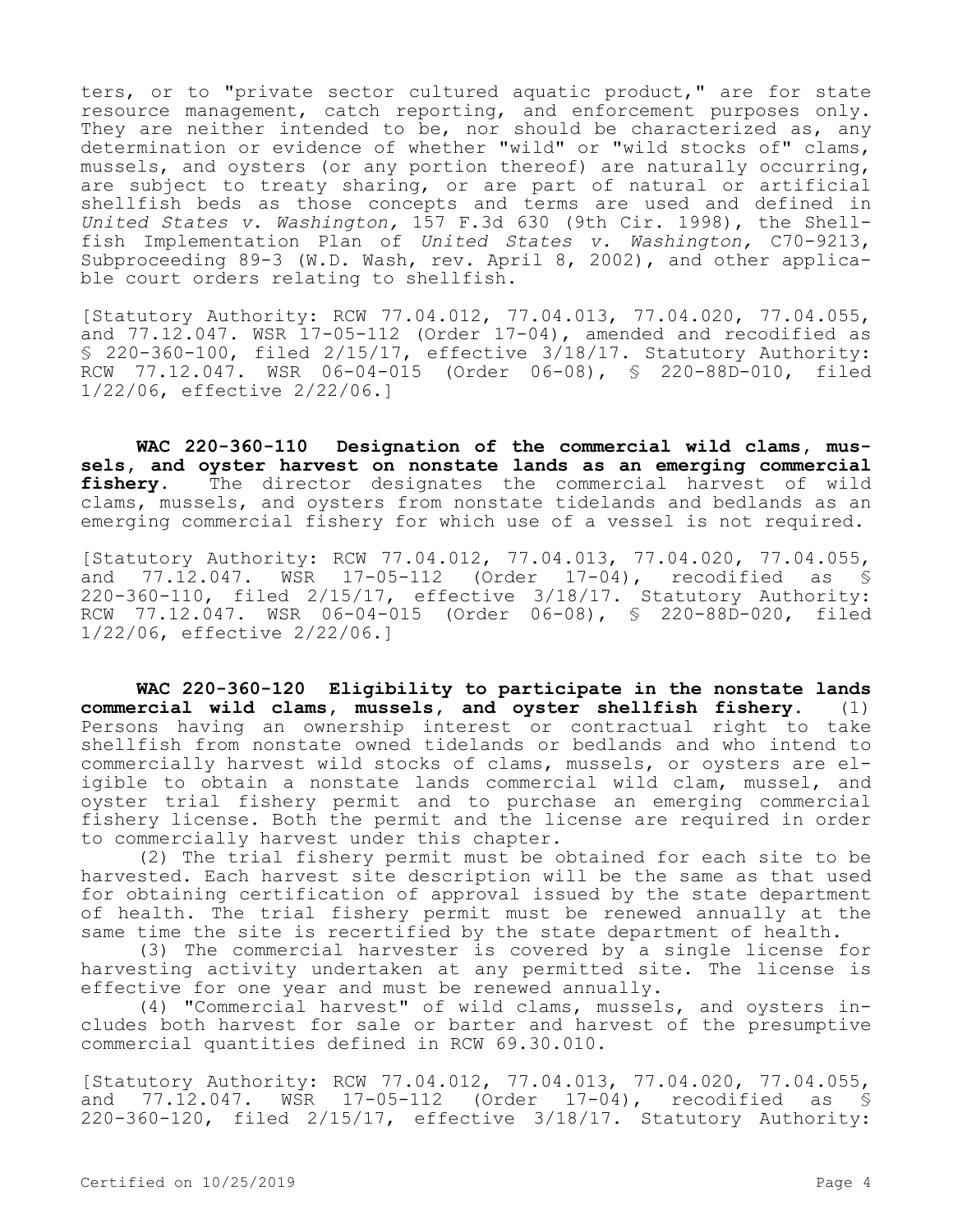RCW 77.12.047. WSR 06-04-015 (Order 06-08), § 220-88D-030, filed 1/22/06, effective 2/22/06.]

**WAC 220-360-130 Nonstate lands commercial wild clams, mussels, and oysters—Application requirements—Notification requirements—Incidental take prohibited.** (1) A person making application for a wild clam, mussel, and oyster trial fishery permit must provide the following for each site:

(a) Documentation of ownership interest in or contractual right to harvest from the lands from which the wild clams, mussels, or oysters are to be harvested.

(b) A harvest site certificate issued by the state department of health for the lands from which the wild clams, mussels, or oysters are to be harvested.

(2) A copy of the application for a nonstate lands commercial wild clam, mussel, and oyster trial fishery permit will be provided to the affected tribes by the department.

(3) If a person registers nonstate lands as an aquatic farm, a copy of the aquatic farm registration will be provided to the affected tribes by the department.

(4) Prior to conducting harvest activities under a nonstate lands commercial wild clam, mussel, and oyster trial fishery permit, the permit holder must fulfill the following requirements:

(a) Provide a copy of the notice required to be given to affected tribes under the Stipulation and Order Amending Shellfish Implementation Plan, United States v. Washington, Case No. C70-9214, W.D.Wa., if such notice is required.

(b) Clearly and visibly mark with stakes and/or buoys the property boundaries of the nonstate lands to be harvested, using standard marking methods.

(c) Failure to comply with the requirements of this subsection invalidates the emerging commercial fishery license issued for the harvest of wild clams, mussels, and oysters.

(5) A nonstate lands commercial wild clam, mussel, and oyster trial fishery permit allows harvest only of clams, mussels, and oysters, and it is unlawful to harvest any other shellfish or any fin fish.

(6) It is unlawful to commercially harvest wild clams, mussels, or oysters without a valid emerging commercial fishery license and a nonstate lands commercial wild clam, mussel, and oyster trial fishery permit valid for the lands from which harvest is occurring.

[Statutory Authority: RCW 77.04.012, 77.04.013, 77.04.020, 77.04.055, and 77.12.047. WSR 17-05-112 (Order 17-04), recodified as § 220-360-130, filed 2/15/17, effective 3/18/17. Statutory Authority: RCW 77.12.047. WSR 06-04-015 (Order 06-08), § 220-88D-040, filed 1/22/06, effective 2/22/06.]

**WAC 220-360-140 Identification of wild stocks of clams, mussels, or oysters—Reporting requirements for the commercial harvest of wild clams, mussels, or oysters from nonstate aquatic lands—Conversion to private sector cultured aquatic products.** (1) Based upon RCW 15.85.020(3), the following shellfish are distinguished from private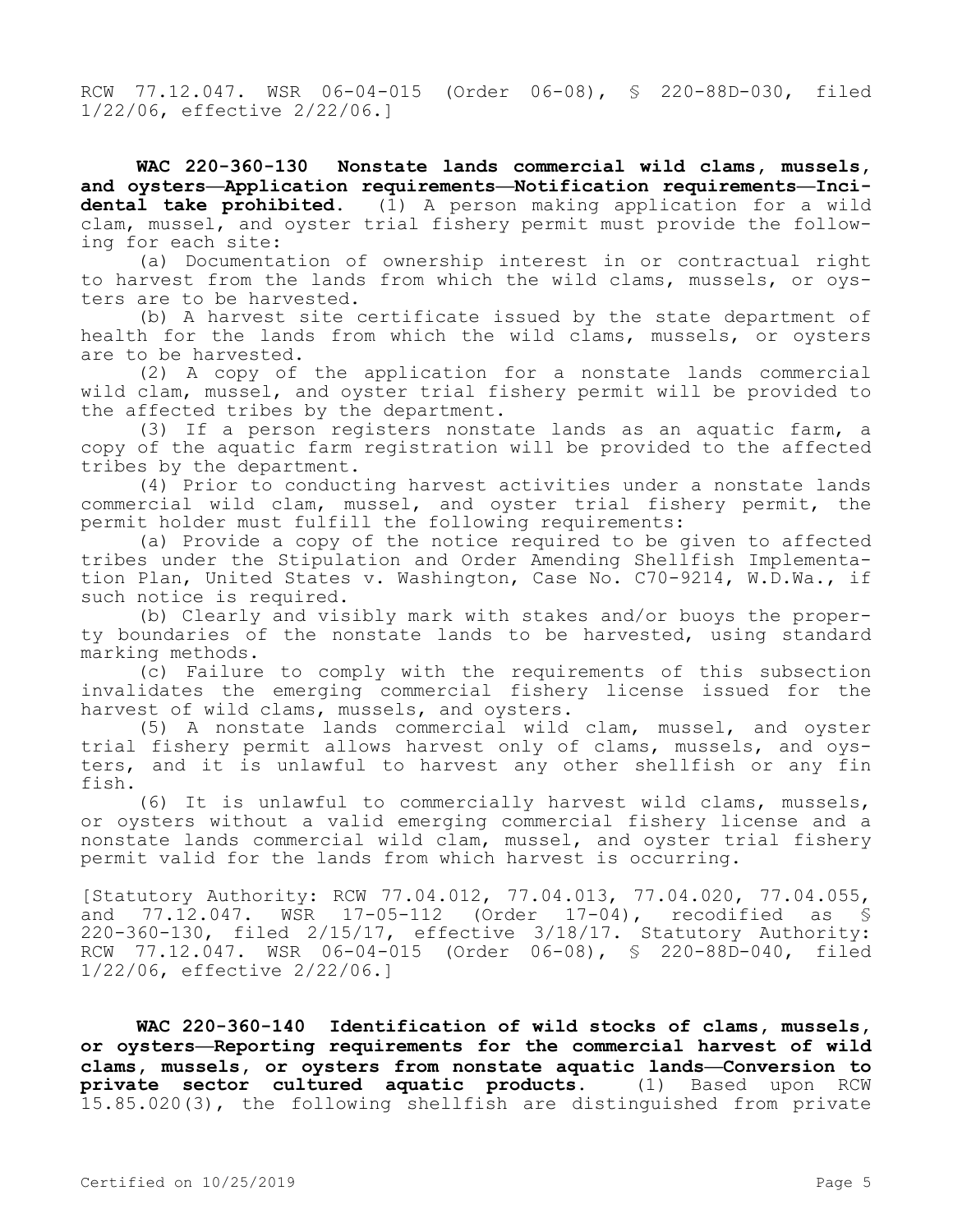sector cultured aquatic products and are identified as wild stocks that are regulated under this chapter:

(a) All clams, mussels, or oysters that were not propagated, farmed, or cultivated under the active supervision and management of a private sector aquatic farmer; and

(b) All clams, mussels, or oysters that were set naturally prior to the time an aquatic farm was established and placed under the active supervision and management of a private sector aquatic farmer.

(2) Examples of harvested wild stocks of shellfish include, but are not limited to, the following:

(a) Any harvest of clams, mussels, or oysters from a site that is not registered as an aquatic farm unless there is some ability to demonstrate that the shellfish was propagated, farmed, or cultivated under the active supervision of an aquatic farmer;

(b) Any harvest of clams, mussels, or oysters that were naturally set prior to the time an aquatic farm was established at the site and placed under the active supervision and management of an aquatic farmer; and

(c) Shellfish that is harvested from a newly registered aquatic farm during a period when the shellfish is presumed to come from a wild stock as specified in subsection (5) of this section.

(3) It is unlawful to sell wild stocks of clams, mussels, and oysters unless properly reported on a shellfish receiving ticket. The failure to report the sale of shellfish with a fish receiving ticket when it is required is unlawful activity and constitutes a violation of WAC 220-352-020 and RCW 77.15.630. Any person selling wild stocks of clams, mussels, and oysters must sell the harvest to a Washington wholesale fish buyer, who is then required to complete the fish ticket. Alternatively, if the person harvesting the clams, mussels, or oysters sells this shellfish at retail or arranges for the harvested shellfish to be transported out-of-state, they must be a wholesale fish buyer and must complete a fish receiving ticket for each day's sales or for each shipment.

(4) Wild stock sales may not be reported on aquatic farm quarterly production reports. Only private sector cultured aquatic products may be reported on quarterly production reports.

(5) The following shellfish are presumed to be wild shellfish that are subject to these regulations:

(a) All mussels, oysters, and clams other than geoducks that are commercially harvested from the nonstate lands within the first twelve months after a complete application for the aquatic farm registration is filed; and

(b) All geoducks commercially harvested from the nonstate lands within the first thirty-six months after a complete application for the aquatic farm registration is filed.

The presumption that shellfish harvested from a newly registered aquatic farm during these time periods are from wild stocks may be overcome by a showing that the harvested shellfish were actually propagated, farmed, or cultivated under the active supervision of an aquatic farmer. After twelve or thirty-six months, respectively, all shellfish produced from a registered aquatic farm will be presumed to be private sector cultured aquatic products, and must be reported on quarterly aquatic farm reports. If a person does not commercially harvest mussels, oysters, or clams other than geoducks for the first twelve months after the aquatic farm registration, or does not commercially harvest geoducks for the first thirty-six months after regis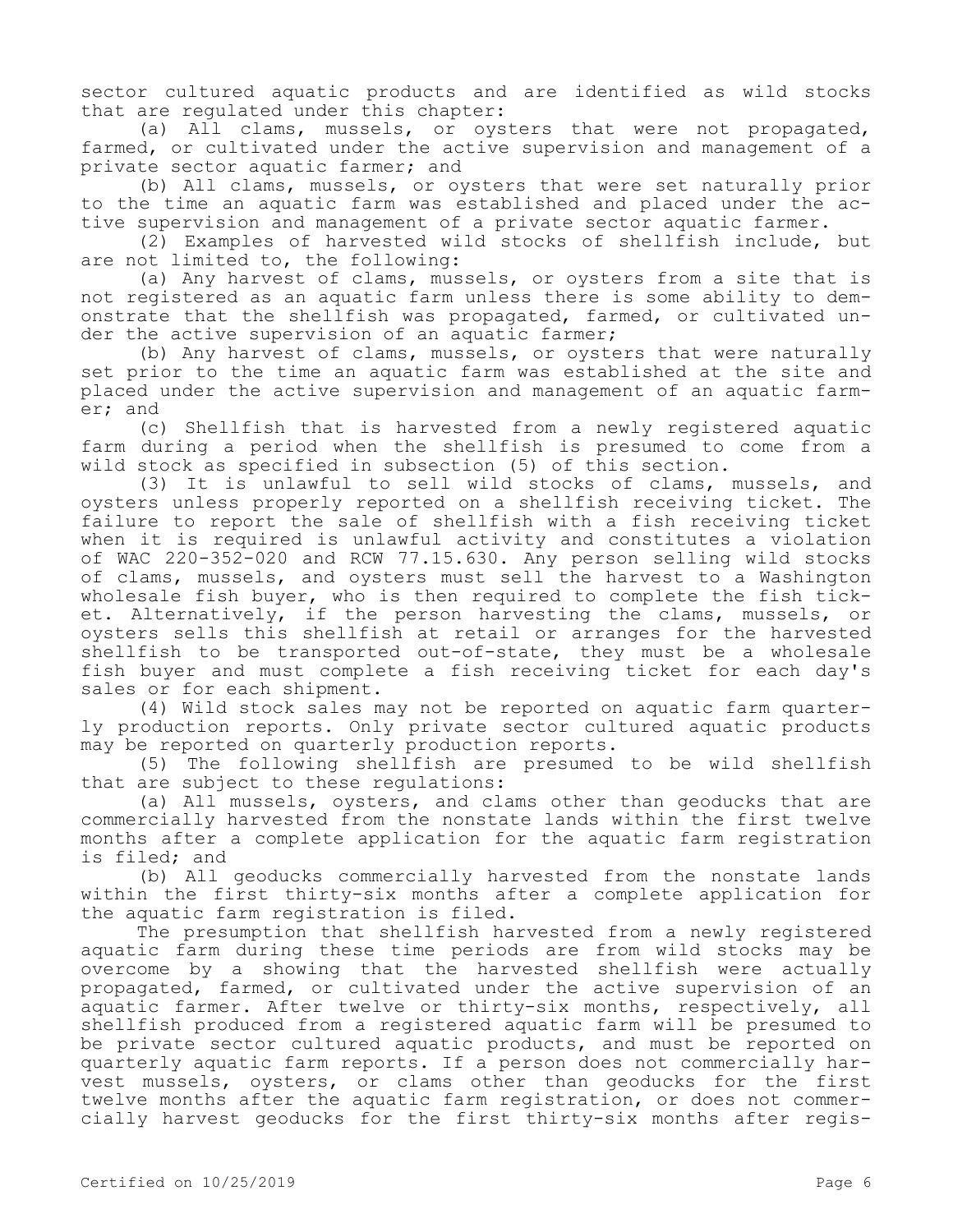tration, there is no requirement to obtain an emerging commercial fishery license or trial fishery permit.

[Statutory Authority: RCW 77.04.090, 77.04.130, 77.15.568, 77.08.010, 77.65.510, 77.65.515, 77.65.520. WSR 18-08-058 (Order 18-54), § 220-360-140, filed 3/30/18, effective 4/30/18. Statutory Authority: RCW 77.04.012, 77.04.013, 77.04.020, 77.04.055, and 77.12.047. WSR 17-05-112 (Order 17-04), amended and recodified as § 220-360-140, filed 2/15/17, effective 3/18/17. Statutory Authority: RCW 77.12.047. WSR 06-04-015 (Order 06-08), § 220-88D-050, filed 1/22/06, effective 2/22/06.]

### **EMERGING COMMERCIAL FISHERY—HAGFISH**

**WAC 220-360-200 Designation of the hagfish pot fishery as an emerging commercial fishery.** The director designates the hagfish pot fishery as an emerging commercial fishery for which use of a vessel is required. It is unlawful to fish for, possess, or deliver hagfish taken for commercial purposes unless the fisher has a valid emerging commercial fishery license and a hagfish pot trial fishery permit.

[Statutory Authority: RCW 77.04.012, 77.04.013, 77.04.020, 77.04.055, and 77.12.047. WSR 17-05-112 (Order 17-04), recodified as § 220-360-200, filed 2/15/17, effective 3/18/17. Statutory Authority: RCW 77.12.047. WSR 05-21-067 (Order 05-245), § 220-88E-010, filed 10/14/05, effective 11/14/05.]

**WAC 220-360-210 Emerging commercial fishery—Eligibility for trial fishery permits—Incidental catch.** (1) An individual may not hold more than one Washington hagfish pot trial permit.

(2) Hagfish pot trial fishery permits are not transferable. Only the vessel designated on the emerging commercial fishery license and hagfish pot trial fishery permit may be used to fish for or deliver hagfish.

(3) A hagfish trial fishery permit will be issued only to a natural person who has a valid emerging commercial fishery license.

(4) Incidental catch:

(a) It is unlawful to retain any species other than hagfish.

(b) All species other than hagfish must be carefully handled and returned to the water promptly.

[Statutory Authority: RCW 77.04.012, 77.04.013, 77.04.020, 77.04.055, and 77.12.047. WSR 17-05-112 (Order 17-04), recodified as § 220-360-210, filed 2/15/17, effective 3/18/17. Statutory Authority: RCW 77.12.047. WSR 05-21-067 (Order 05-245), § 220-88E-020, filed 10/14/05, effective 11/14/05.]

**WAC 220-360-220 Hagfish pot trial fishery—Season and gear.** It is unlawful to fish for hagfish for commercial purposes except as provided in this section:

(1) Season - Open year-round to hagfish pot gear only.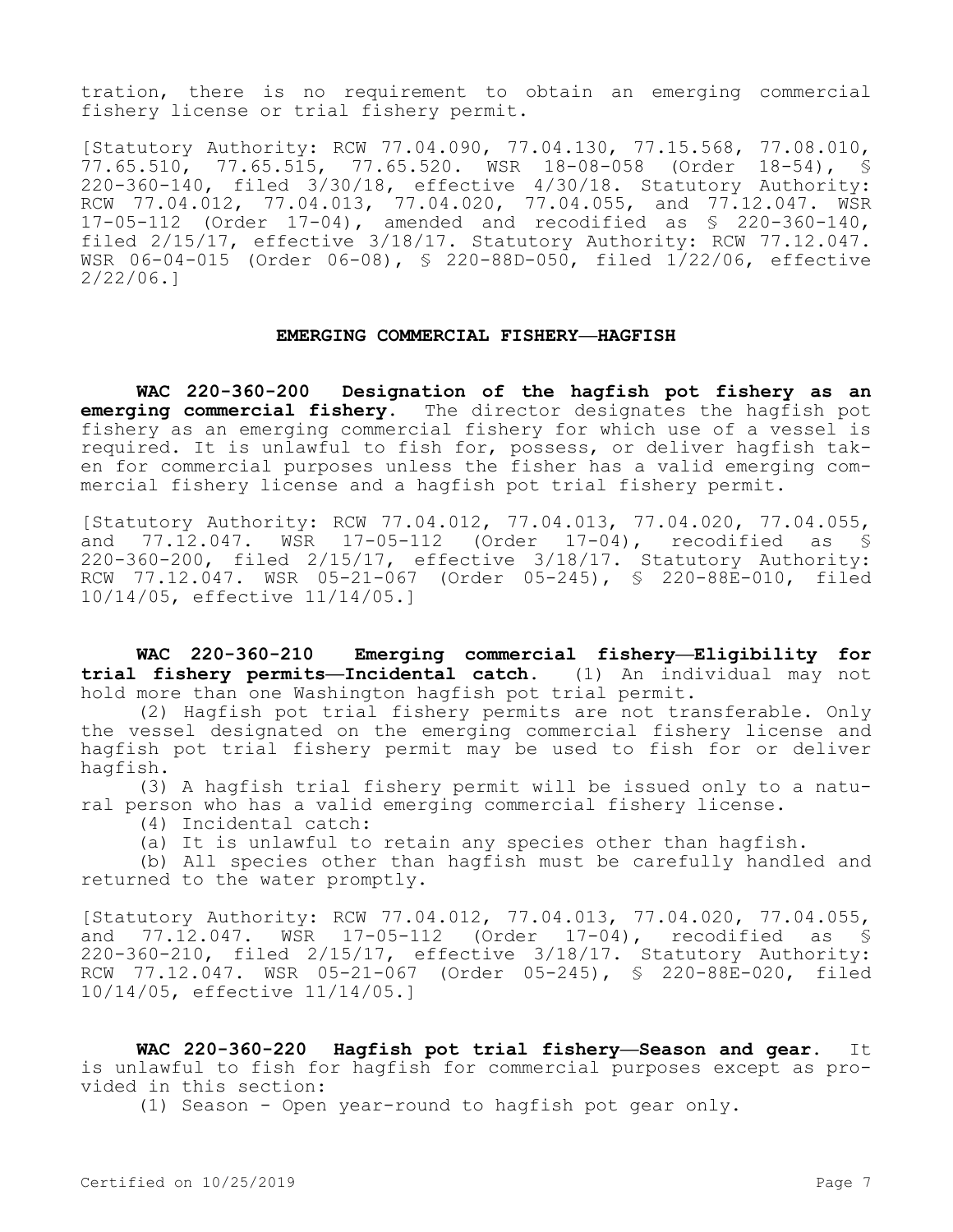(2) Area - Open only in Pacific Ocean waters greater than 50 fathoms in depth.

(3) Gear restrictions:

(a) Maximum of 100 hagfish pots per permit. Pots may be fished individually or on a common ground line.

(b) Hagfish pot gear requirements:

(i) Maximum entrance tunnel size of eleven square inches. Entrance tunnels may be of any shape.

(ii) Each pot is required to have at least one escape exit of at least nine and one-half square inches in opening and which must be constructed of 120 thread size or smaller untreated cotton twine.

(c) Buoy requirements: Hag fish pot gear must be buoyed. Marker buoys must be floating and visible on the surface of the water, equipped with a pole, flag, radar reflector and operating light, and marked with the clear identification of the permittee. If ground lines are used, ground line end marker buoys must display the number of pots on the ground line.

[Statutory Authority: RCW 77.04.012, 77.04.013, 77.04.020, 77.04.055,<br>and 77.12.047. WSR 17-05-112 (Order 17-04), recodified as § and 77.12.047. WSR 17-05-112 (Order 17-04), recodified as § 220-360-220, filed 2/15/17, effective 3/18/17. Statutory Authority: RCW 77.12.047. WSR 06-21-034 (Order 06-263), § 220-88E-030, filed 10/10/06, effective 11/10/06; WSR 05-21-067 (Order 05-245), § 220-88E-030, filed 10/14/05, effective 11/14/05.]

**WAC 220-360-230 Hagfish pot trial fishery—Logbook required.** It is unlawful for a participant in the hagfish pot trial fishery to fail to maintain and submit a legible, accurate, and complete harvest log for all hagfish fishing activity. Logs will be submitted such that the department receives them no later than the tenth day following the end of each calendar month. Participants in the hagfish pot trial fishery must use a Hagfish Harvest Logbook provided by the department to record all of their hagfish fishing activity. Failure to submit logbook information may result in revocation of a participant's hagfish pot trial fishery permit.

[Statutory Authority: RCW 77.04.012, 77.04.013, 77.04.020, 77.04.055, and 77.12.047. WSR 17-05-112 (Order 17-04), recodified as § 220-360-230, filed 2/15/17, effective 3/18/17. Statutory Authority: RCW 77.12.047. WSR 09-14-031, § 220-88E-040, filed 6/24/09, effective 7/25/09; WSR 05-21-067 (Order 05-245), § 220-88E-040, filed 10/14/05, effective 11/14/05.]

# **EMERGING COMMERCIAL FISHERY—COASTAL MACKEREL**

**WAC 220-360-300 Designation of the coastal Pacific mackerel purse seine fishery as an emerging commercial fishery.** (1) The director designates the coastal Pacific mackerel purse seine fishery as an emerging commercial fishery for which use of a vessel is required. It is unlawful to fish for, possess, or deliver Pacific mackerel taken for commercial purposes from Washington territorial waters west of the Bonilla-Tatoosh line or from waters of the Exclusive Economic Zone unless the fisher has a valid emerging commercial fishery license and a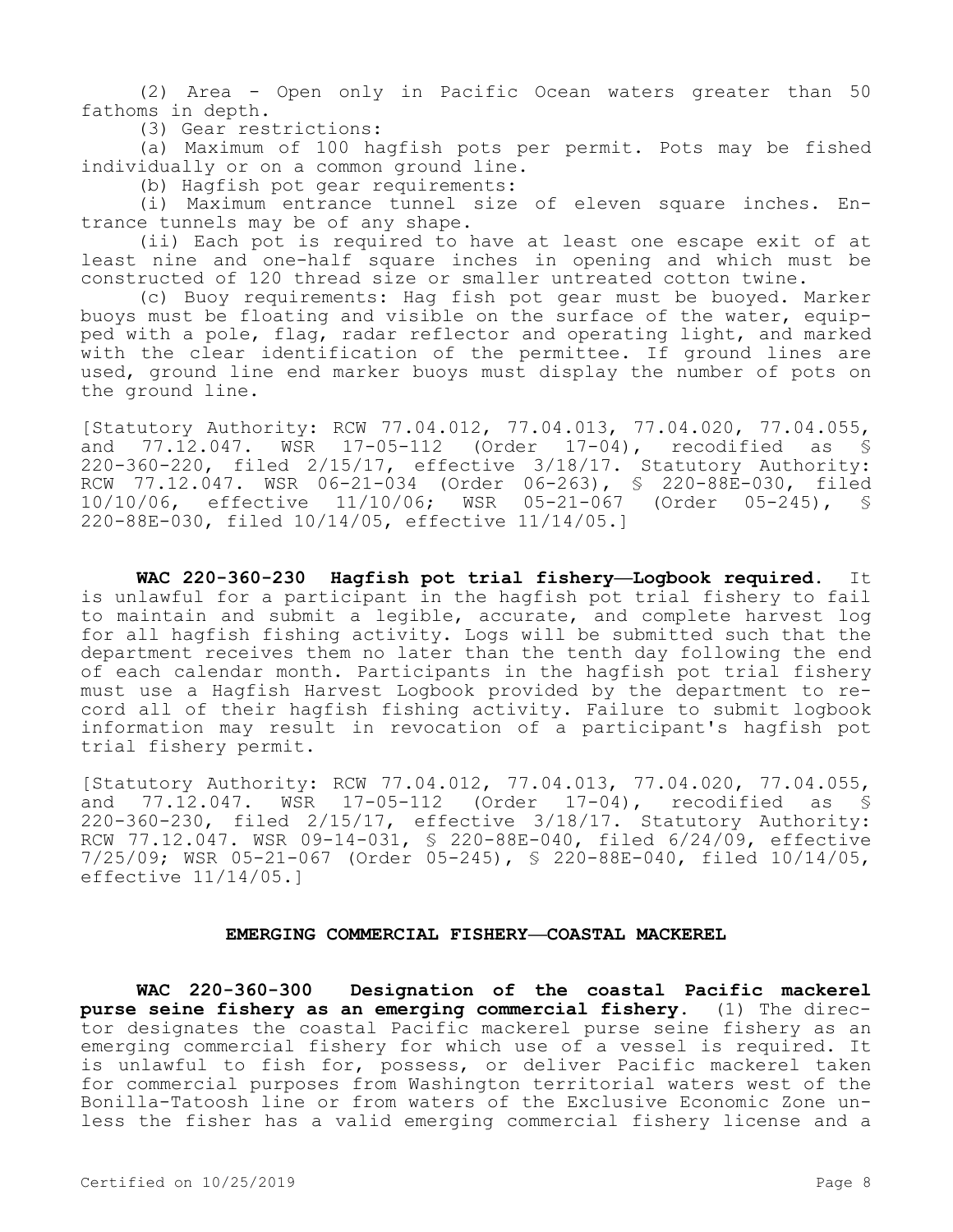valid coastal Pacific mackerel purse seine trial or experimental fishery permit.

(2) The following licenses may not be used to fish for, possess, or deliver Pacific mackerel taken in Washington territorial waters west of the Bonilla-Tatoosh line or waters of the Exclusive Economic Zone: Shrimp trawl - Non-Puget Sound fishery license, ocean pink shrimp delivery license, coastal spot shrimp pot fishery license, nonlimited entry delivery license, salmon troll delivery license, salmon delivery license, crab pot fishery license, Dungeness crab - Coastal fishery license.

[Statutory Authority: RCW 77.04.012, 77.04.013, 77.04.020, 77.04.055,<br>and 77.12.047. WSR 17-05-112 (Order 17-04), recodified as §  $17-05-112$  (Order  $17-04$ ), recodified as § 220-360-300, filed 2/15/17, effective 3/18/17. Statutory Authority: RCW 77.04.012, 77.04,013 [77.04.013], 77.04.055, 77.12.045, 77.12.047, 77.65.400, 77.70.160, 77.70.170, 77.70.180. WSR 16-06-064 (Order 16-30), § 220-88F-010, filed 2/25/16, effective 3/27/16.]

**WAC 220-360-310 Emerging commercial fishery—Eligibility for coastal Pacific mackerel purse seine fishery permits—Terms and conditions of use—Renewal—Vessel restriction.** (1) No individual may hold more than one Washington coastal Pacific mackerel purse seine trial or experimental fishery permit.

(2) Coastal Pacific mackerel fishery permits are not transferable. Only the vessel designated on the emerging commercial fishery license and Pacific mackerel fishery permit may be used to fish for or deliver Pacific mackerel in the directed Pacific mackerel fishery.

(3) Coastal Pacific mackerel fishery permits may be revoked by the director, and future permits denied by the director, for failure to comply with conditions specified in the permits or violations of other fishing regulations. A coastal Pacific mackerel fishery permit will not be renewed if the emerging commercial fishery license is revoked or future fishing privileges of the licensee are suspended.

(4) Coastal Pacific mackerel fishery permits are only valid for the year issued and expire on December 31st of the year issued.

[Statutory Authority: RCW 77.04.012, 77.04.013, 77.04.020, 77.04.055, and 77.12.047. WSR 17-05-112 (Order 17-04), recodified as § 220-360-310, filed 2/15/17, effective 3/18/17. Statutory Authority: RCW 77.04.012, 77.04,013 [77.04.013], 77.04.055, 77.12.045, 77.12.047, 77.65.400, 77.70.160, 77.70.170, 77.70.180. WSR 16-06-064 (Order 16-30), § 220-88F-020, filed 2/25/16, effective 3/27/16.]

**WAC 220-360-320 Coastal Pacific mackerel purse seine fishery— Harvest, landing, and reporting requirements—Gear.** (1) Licensing, harvest, and reporting requirements. It is unlawful for persons fishing under a Washington trial or experimental Pacific mackerel purse seine fishery permit to fail to:

(a) Carry an observer onboard for any Pacific mackerel fishing trip if requested by the department;

(b) Surrender up to five hundred Pacific mackerel per vessel per trip if requested by department samplers for biological information; and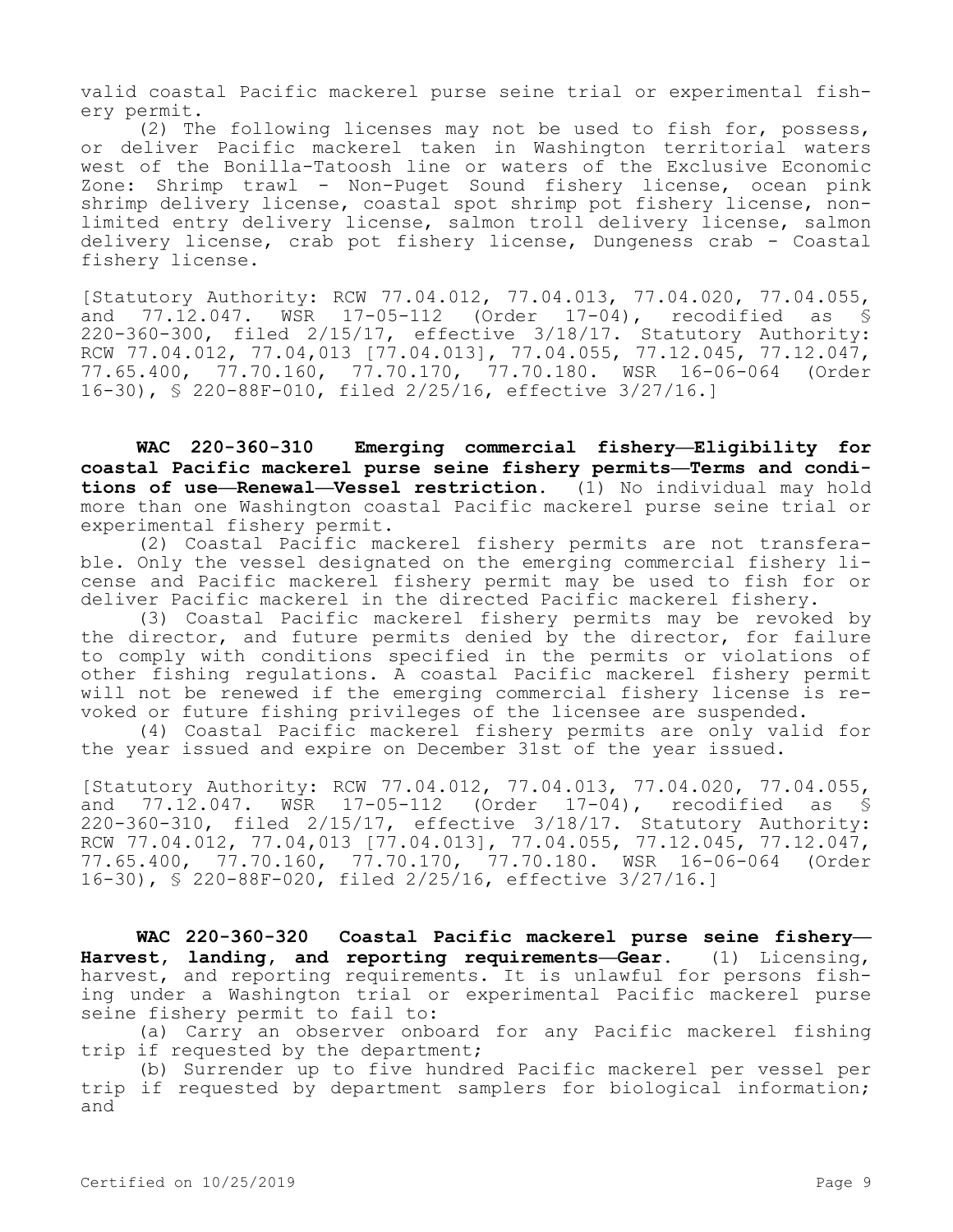(c) Complete a department-issued logbook prior to landing, for each month in which fishing activity occurs, and submit it to the department by the 15th day of the following month.

(2) Possession, transport, and seasons.

(a) It is unlawful to possess, transport through the waters of the state, or deliver into any Washington port, Pacific mackerel or other coastal pelagic species taken in violation of rules published in Title 50, Part 660, Subpart I of the Code of Federal Regulations (C.F.R.) including, but not limited to: Annual specifications, closure of directed fishery, catch restrictions, gear requirements. These federal regulations govern commercial fishing for coastal pelagic species in the Exclusive Economic Zone off the coasts of Washington, Oregon, and California. Where the federal regulations refer to the fishery management area, that area is interpreted to include Washington state waters coterminous with the Exclusive Economic Zone. Updates to the federal regulations are published in the Federal Register. Discrepancies or errors between the C.F.R. and Federal Register will be resolved in favor of the Federal Register. This chapter incorporates the C.F.R. by reference and is based, in part, on the C.F.R. State regulations that are more restrictive than the federal regulations will prevail.

(b) It is unlawful to fish for or possess Pacific mackerel taken with any gear other than purse seine gear, except Pacific mackerel taken incidentally in fisheries authorized by federal rule, from offshore waters except during the directed sardine fishery season or the directed Pacific mackerel fishery season open each year from April 1st through December 31st.

(c) It is unlawful to take Pacific mackerel in state waters except for the incidental take as authorized by the coastal baitfish regulations.

(d) It is unlawful to retain any species that is taken incidental to Pacific mackerel, except for other mackerel species, jack mackerel, sardine, anchovy, and market squid (*Logligo opalescens*). It is unlawful to retain, possess or deliver, anchovy in excess of 5 metric tons in one day, and in excess of 10 metric tons during any calendar week beginning 12:01 a.m. Sunday through 11:59 p.m. Saturday.

(e) It is unlawful to fail to release any salmon encircled in the purse seine prior to completion of the set or to land or retain salmon on the fishing vessel.

(f) It is unlawful to transfer Pacific mackerel catch from one fishing vessel to another.

(3) Landing and delivery.

(a) It is unlawful to fail to have legal purse seine gear as defined by department rule aboard a vessel making a Pacific mackerel landing.

(b) It is unlawful to fail to deliver Pacific mackerel landings to a processing facility located on shore.

(c) It is unlawful to land fish at more than one processing facility and to fail to offload all fish onboard the vessel once the delivery commences at the time of landing.

(d) It is unlawful to deliver in total more than fifteen percent cumulative weight of Pacific mackerel for the purposes of conversion into fish flour, fish meal, fish scrap, fertilizer, fish oil, other fishery products, or by-products, or for purposes other than human consumption, or fishing bait taken during the directed Pacific mackerel and/or directed sardine fishery season(s).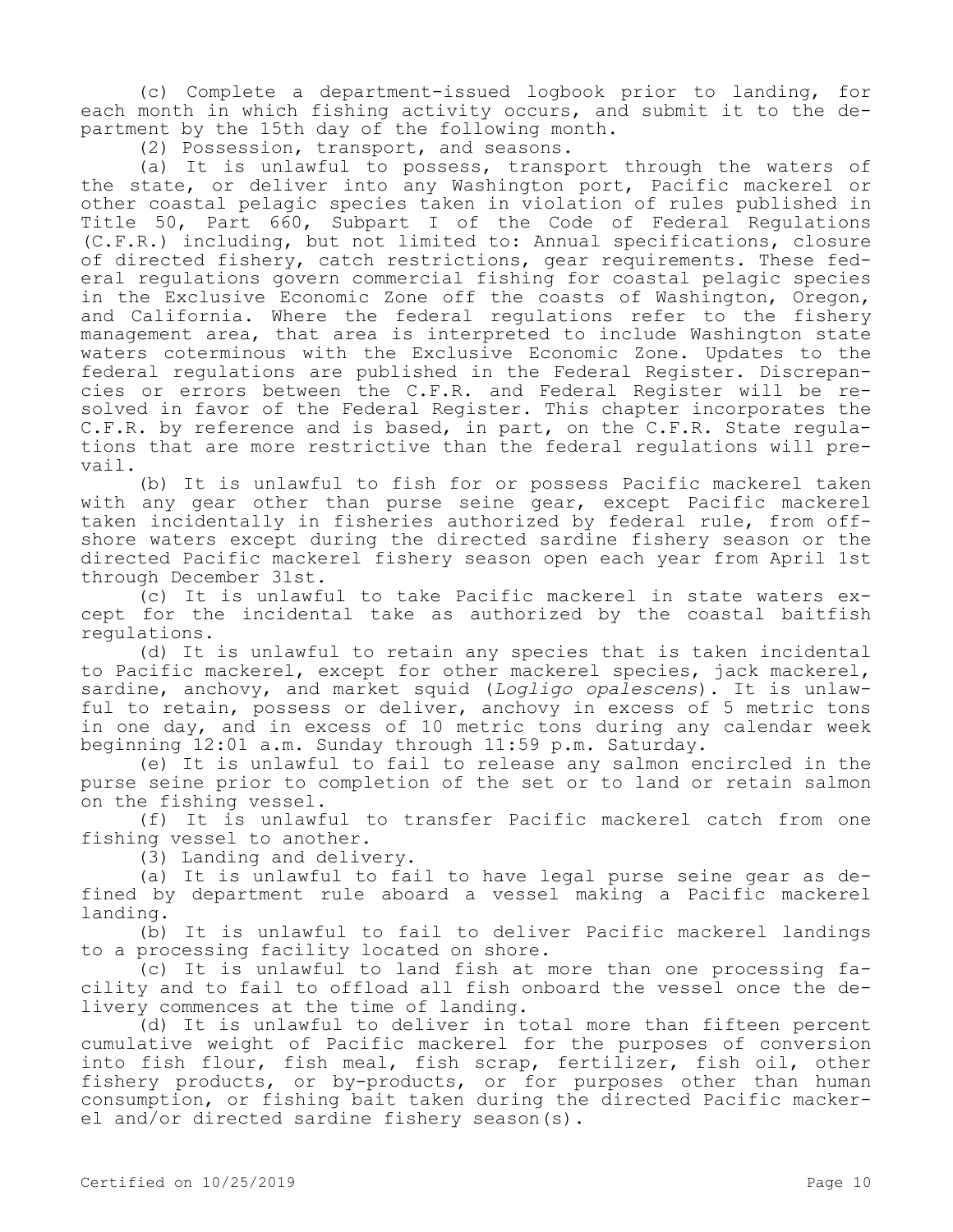(4) A violation of the reporting requirements provided in this section is punishable under RCW 77.15.630 Unlawful fish and shellfish catch accounting—Penalty.

(5) A violation of the gear requirements provided in this section is punishable under RCW 77.15.520 Commercial fishing—Unlawful gear or methods—Penalty.

(6) A violation of the harvest or landing requirements provided in this section is punishable under RCW 77.15.550 Violation of a commercial fishing area or time—Penalty.

[Statutory Authority: RCW 77.04.012, 77.04.013, 77.04.020, 77.04.055, and 77.12.047. WSR 17-05-112 (Order 17-04), recodified as § 220-360-320, filed 2/15/17, effective 3/18/17. Statutory Authority: RCW 77.04.012, 77.04,013 [77.04.013], 77.04.055, 77.12.045, 77.12.047, 77.65.400, 77.70.160, 77.70.170, 77.70.180. WSR 16-06-064 (Order 16-30), § 220-88F-030, filed 2/25/16, effective 3/27/16.]

## **EMERGING COMMERCIAL FISHERY—PUGET SOUND WHITING**

**WAC 220-360-400 Puget Sound whiting endorsement validation procedure.** (1) A Puget Sound whiting endorsement for the current year will be issued to a natural person who meets the following qualifications:

(a) Is the possessor of a valid trawl license.

(b) Submits proof of landing as required by RCW 75.30.170.

(c) Submits proof of ownership or lease, as of January 1, 1986, of an otter trawl vessel and otter trawl net, which may be either a pelagic trawl net or a bottom trawl net.

(2) The possessor of the Puget Sound whiting endorsement must be aboard the vessel at all times while the vessel is fishing for whiting or has whiting aboard, except during unloading.

(3) Only a natural person may obtain a yearly Puget Sound whiting endorsement. A corporation or partnership that meets the qualifications in subsection (1) of this section may designate one natural person to receive the endorsement. The designation is irrevocable.

(4) The Puget Sound whiting endorsement is valid for one person and one vessel. An individual may not possess more than one endorsement.

[Statutory Authority: RCW 77.04.012, 77.04.013, 77.04.020, 77.04.055, and 77.12.047. WSR 17-05-112 (Order 17-04), recodified as § 220-360-400, filed 2/15/17, effective 3/18/17. Statutory Authority: RCW 75.08.080. WSR 87-04-003 (Order 87-03), § 220-87-010, filed 1/22/87.]

**WAC 220-360-410 Puget Sound whiting endorsement—Transfer.** (1) A person may transfer a Puget Sound whiting endorsement to that person's spouse or natural or step-child only. The person making the transfer is required to show proof of the relationship. Acceptable proof is a marriage certificate, birth certificate, or decree of adoption. A Puget Sound whiting endorsement will only be transferred to a person who has a valid trawl license, and transfer must be documented at the department's licensing division.